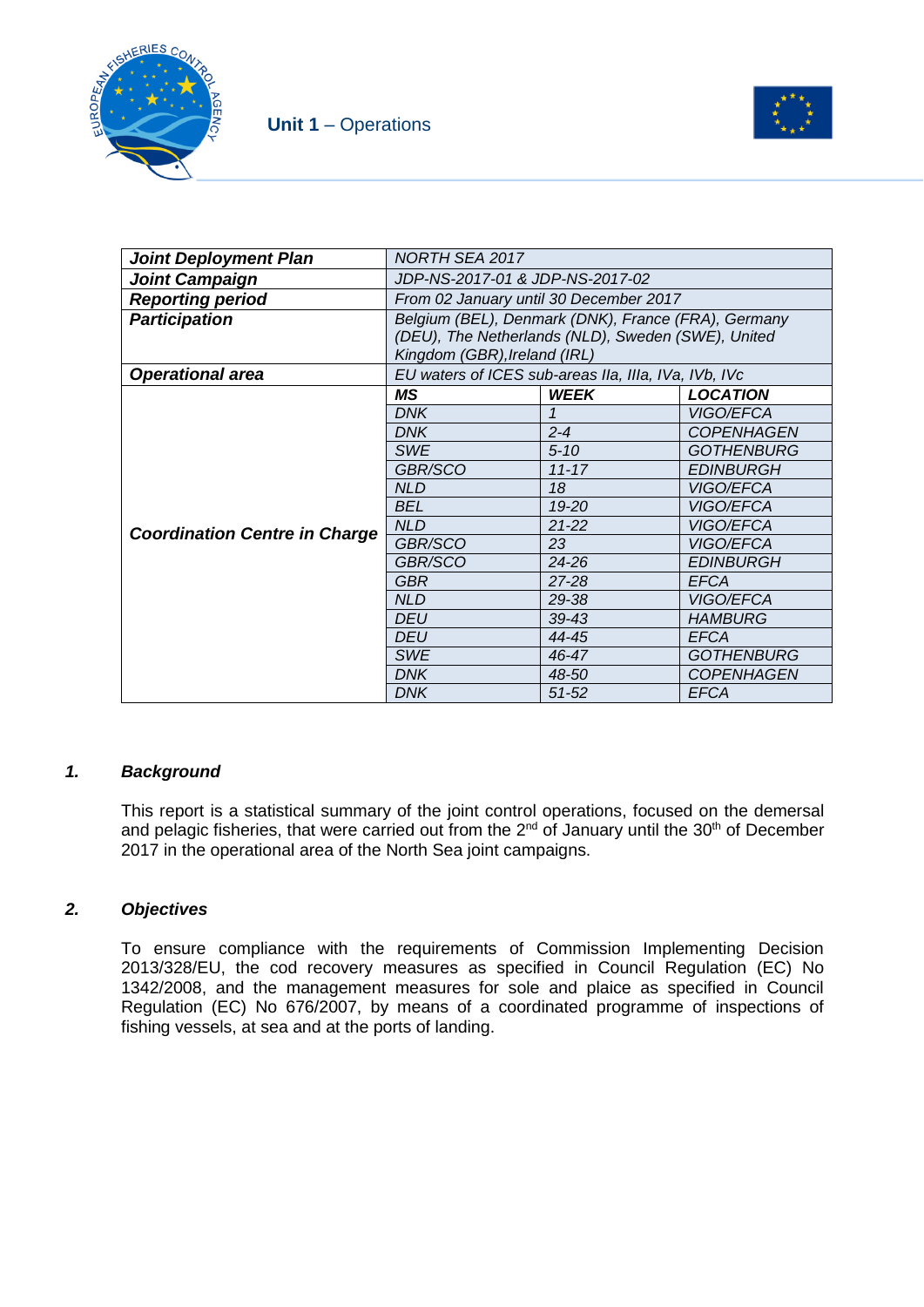#### *3. Summary of activity*

a) Inspections ashore

During this joint campaign reporting period 279324 tonnes of all the species were inspected at landing. In total, there were 8586 inspections carried out ashore, including 5406 market inspections and 4 transport inspections, with a total of 149 suspected infringements reported on 144 fishing vessels.

| species                 | <b>Quantity (kg)</b> |
|-------------------------|----------------------|
| Atlantic Cod (COD)      | 17,006,290           |
| Atlantic Herring (HER)  | 54,758,527           |
| Atlantic Mackerel (MAC) | 73,411,232           |
| Blue Whiting (WHB)      | 10,532,570           |
| European Sprat (SPR)    | 29,339,212           |
| Greater argentine (ARU) | 7,928                |
| Haddock (HAD)           | 2,675,419            |
| Hake (HKE)              | 819,158              |
| Horse Mackerel (JAX)    | 746,300              |
| Nephrops (NEP)          | 640,293              |
| Northern Prawn (PRA)    | 121,550              |
| Norway pout (NOP)       | 10,211,872           |
| Plaice (PLE)            | 3,759,737            |
| Pollock (=Saithe) (POK) | 1,592,269            |
| Sandeel (SAN)           | 2,154,450            |
| Sole (SOL)              | 430,544              |
| Whiting (WHG)           | 1,022,538            |
| Other (OTH)             | 70,943,090           |

*Table 1: quantities of fish inspected ashore per species*

#### b) Inspections at sea

During this joint campaign reporting period 43.519 tonnes of all the species were inspected at sea. In total, there were 1168 inspections carried out at sea with 110 suspected infringements reported on 102 fishing vessels.

| species                 | <b>Quantity (kg)</b> |
|-------------------------|----------------------|
| Atlantic Cod (COD)      | 253,533              |
| Atlantic Herring (HER)  | 25,340,123           |
| Atlantic Mackerel (MAC) | 9,095,648            |
| Blue Whiting (WHB)      | 430,493              |
| European Sprat (SPR)    | 467,915              |
| Greater argentine (ARU) | 1,390                |
| Haddock (HAD)           | 8,454                |
| Hake (HKE)              | 7,669                |
| Horse Mackerel (JAX)    | 1,785,120            |
| Nephrops (NEP)          | 28,418               |
| Northern Prawn (PRA)    | 1,375                |
| Plaice (PLE)            | 1,516,956            |
| Pollock (=Saithe) (POK) | 17,821               |
| Sole (SOL)              | 362,080              |
| Whiting (WHG)           | 9,786                |
| Other (OTH)             | 4.519.230            |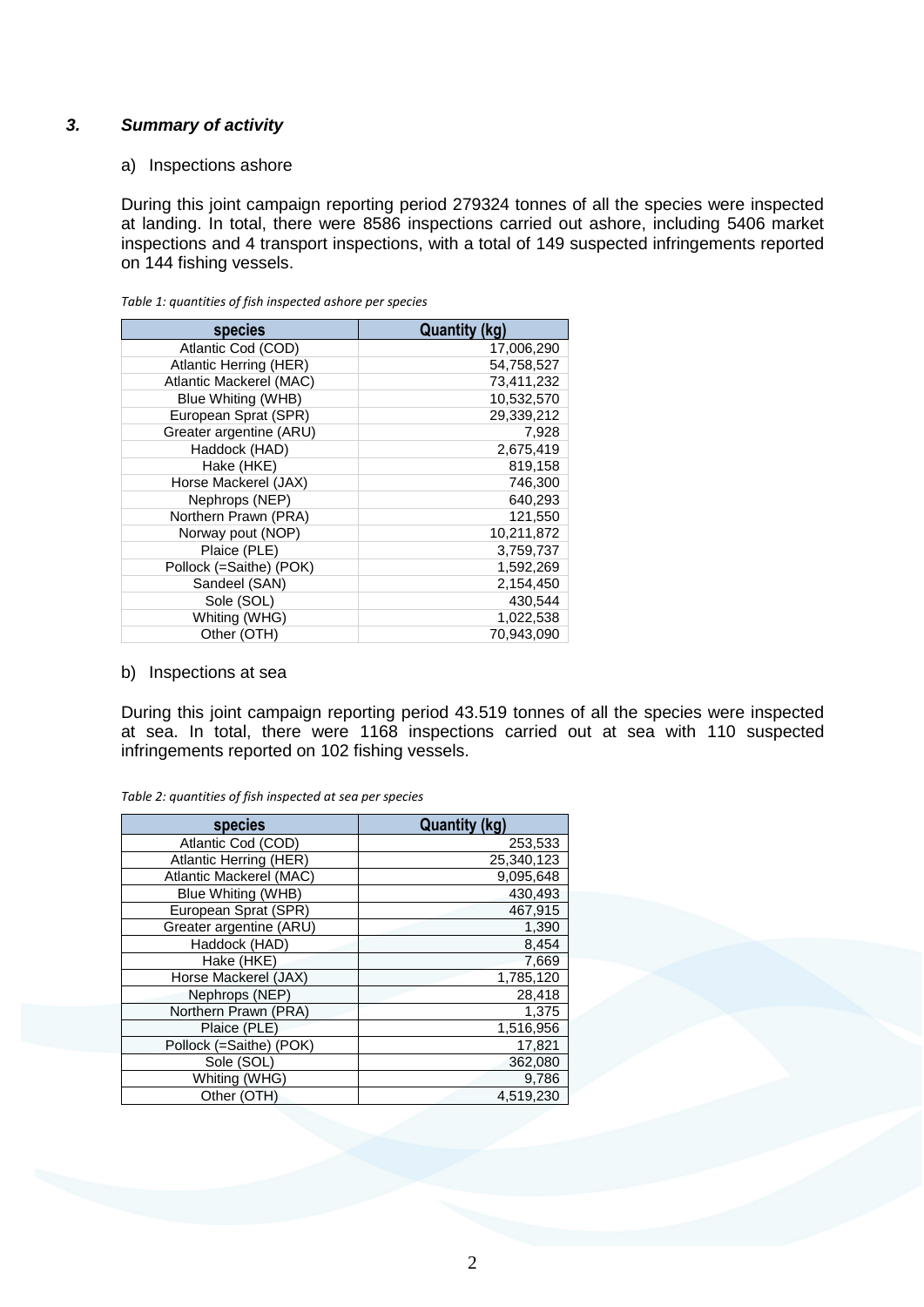# *ANNEX*

### *JDP-NS-2017-01 ACTIVITY RECORDS FOR THE REPORTING PERIOD*

### *A. DEPLOYED CONTROL MEANS*

|               |             | <b>FPV</b>                       | Aircraft      | <b>Exchanges of Inspectors</b> |                           |                             |                           |
|---------------|-------------|----------------------------------|---------------|--------------------------------|---------------------------|-----------------------------|---------------------------|
|               | Days at sea |                                  |               |                                | Joint Teams at sea        | Mixed Teams ashore          |                           |
|               | Core        | Associated<br>(days with events) | No of Flights | Man-days<br>Deployed           | Man-days<br><b>Hosted</b> | Man-days<br><b>Deployed</b> | Man-days<br><b>Hosted</b> |
| <b>TOTALS</b> | 934         | 569                              | 327           | 12                             | 42                        | 34                          | 34                        |

### B. *JOINT CONTROL ACTIVITIES CARRIED OUT*

|                        |                                       | <b>TOTALS</b> |
|------------------------|---------------------------------------|---------------|
|                        | Sightings reported by aircraft        | 3108          |
| <b>SURVEILLANCE</b>    | Sightings reported by FPV             | 2191          |
|                        | Number of inspections<br>by FPV       | 1168          |
| <b>SEA ACTIVITIES</b>  | Number of targeted inspections by FPV | 81            |
| <b>LAND ACTIVITIES</b> | Number of inspections<br>in MS        | 85821)        |
|                        | Number of targeted inspections in MS  | 477           |
| <b>TRANSPORT</b>       | Number of inspections<br>in MS        |               |

*1) including 5406 market inspections*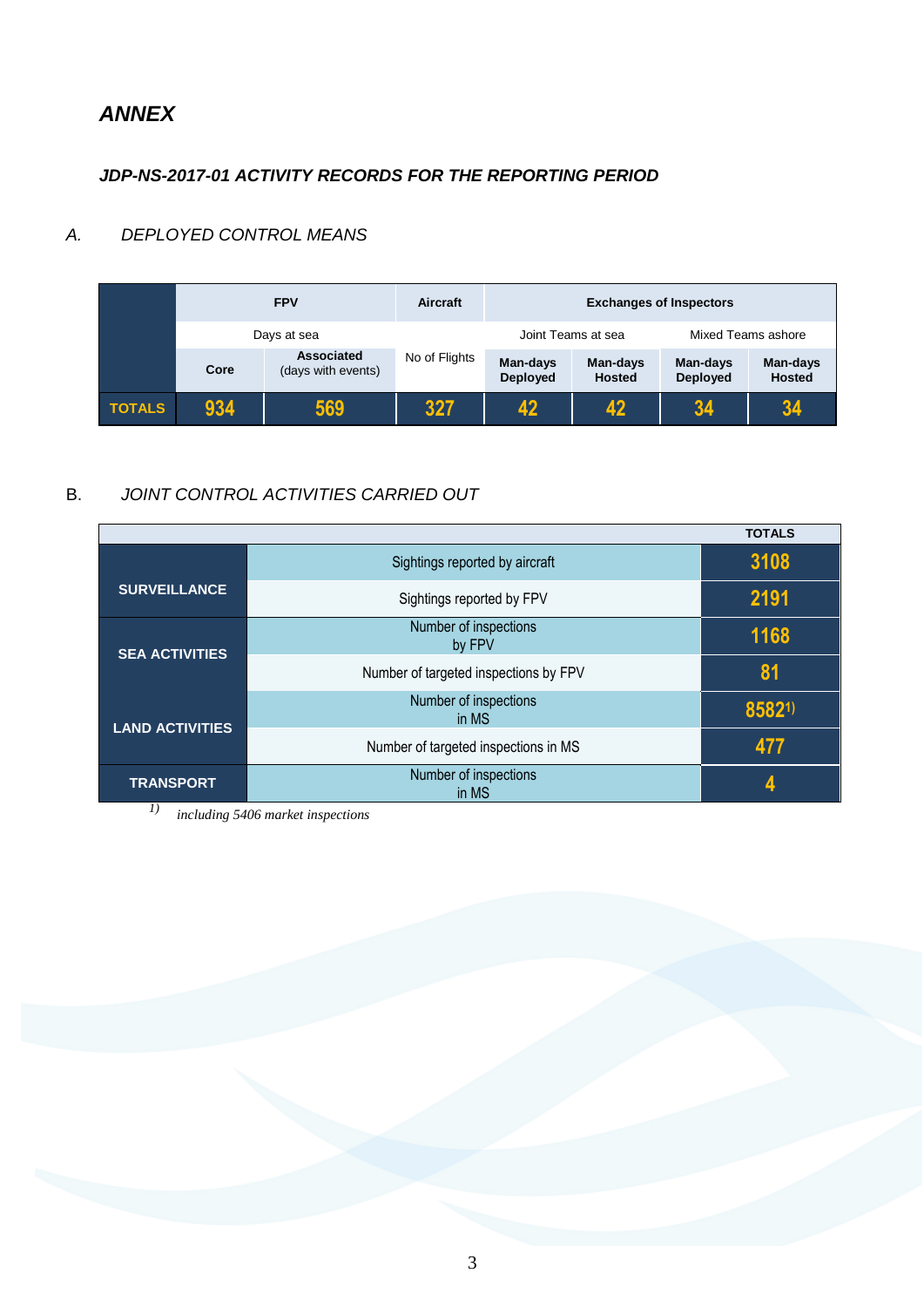### *C. RESULTS OF CONTROL ACTIVITIES*

|                  |                                                         | <b>Totals</b> |
|------------------|---------------------------------------------------------|---------------|
|                  | Number of F/V inspected<br>by FS                        | 1168          |
|                  | Number of F/V<br>with detected infringement             | 102           |
|                  | % of inspected F/V with detected infringement           | 9%            |
| <b>SEA</b>       | <b>Total number of</b><br>infringements detected        | 110           |
|                  | Total number of targeted<br>inspections                 | 81            |
|                  | Total number of targeted inspections with infringements | 16            |
|                  | Number of F/V<br>inspected by FS                        | 8582          |
|                  | Number of F/V<br>with detected infringement             | 144           |
| <b>LAND</b>      | % of inspected F/V with detected infringement           | 2%            |
|                  | <b>Total number of</b><br>infringements detected        | 149           |
|                  | Total number of targeted<br>inspections                 | 477           |
|                  | Total number of targeted inspections with infringements | 14            |
|                  | Number of Transport<br>Inspections                      | 4             |
| <b>TRANSPORT</b> | Number of trucks with<br>detected infringement          | $\bf{0}$      |
|                  | % of inspected trucks with detected infringement        | $\bf{0}$      |
|                  | <b>Total number of</b><br>infringements detected        | 0             |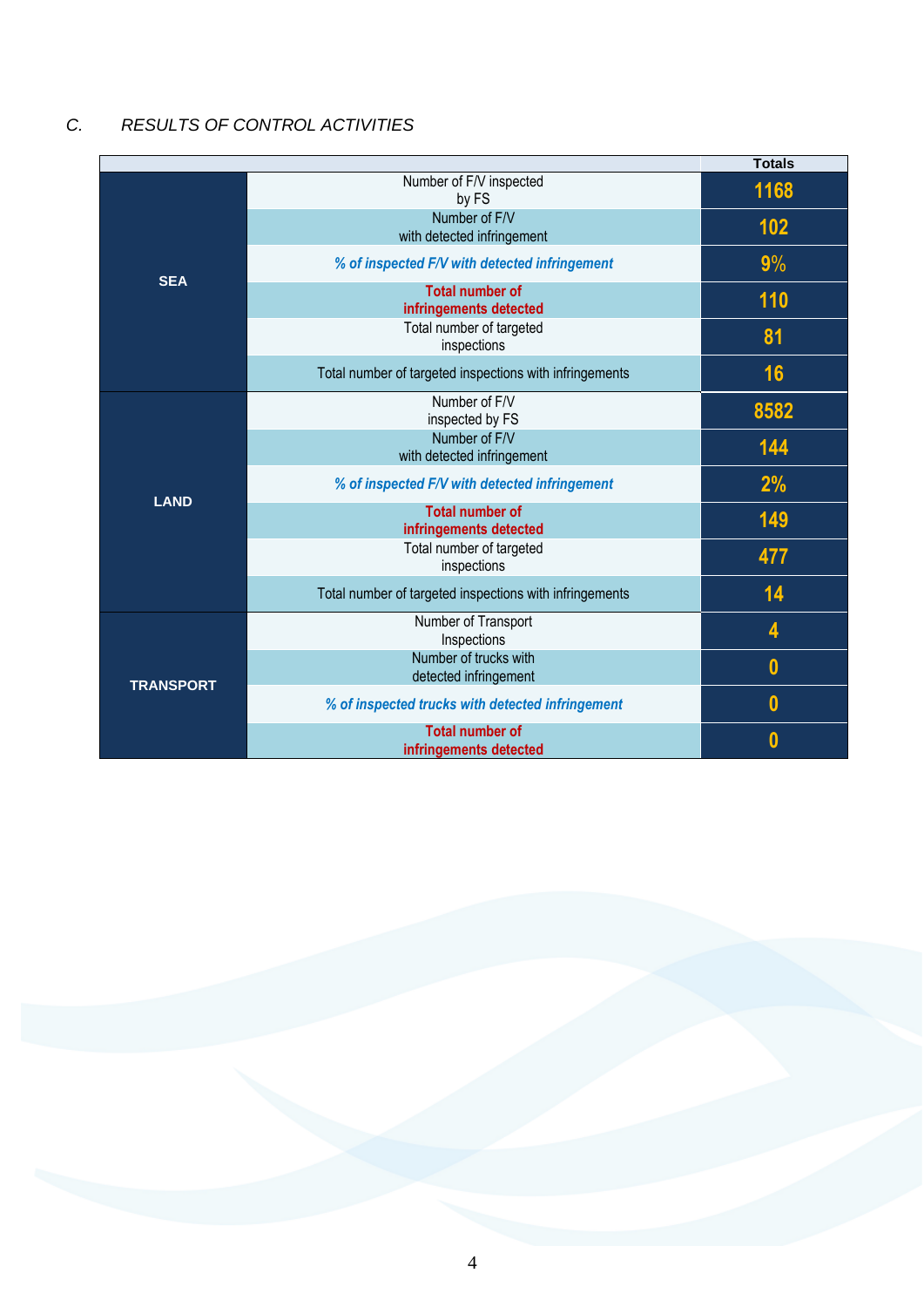## *D. TYPE OF INFRINGEMENTS DETECTED DURING THE JOINT CONTROL OPERATIONS*

| 01  | Not fulfilling of obligations to record and report catch or catch related data, including data to be                                                                                                                              | 146             |
|-----|-----------------------------------------------------------------------------------------------------------------------------------------------------------------------------------------------------------------------------------|-----------------|
| 011 | transmitted by satellite vessel monitoring system                                                                                                                                                                                 |                 |
|     | Failure to respect Effort Control Regime                                                                                                                                                                                          | 1               |
| 012 | Failure to comply with rules regarding trans-shipment or operations involving 2 or more vessels<br>Falsifying logbook, landing declarations, sales notes, transfer declaration, transport docs or failure to keep                 | 1               |
| 013 | or submit these documents, as required                                                                                                                                                                                            | 116             |
| 014 | Tampering with VMS or non-functioning VMS                                                                                                                                                                                         | $5\phantom{.0}$ |
| 015 | Operate without VMS, ERS or AIS system                                                                                                                                                                                            | 6               |
| 016 | Failure to comply with notification provisions (Exit, Entry, landings, trans-shipments, catches, pre-<br>notification, etc.)                                                                                                      | 17              |
| 02  | Use of prohibited or non-compliant gear according to EU legislation                                                                                                                                                               | 50              |
| 021 | Use of prohibited or non-compliant fishing gear                                                                                                                                                                                   | 50              |
| 022 | Use of prohibited fishing method                                                                                                                                                                                                  |                 |
| 03  | Falsification or concealing of markings, identity or registration                                                                                                                                                                 |                 |
| 031 | Falsifying, deleting or concealing the markings, identity or registration of a fishing vessel                                                                                                                                     |                 |
| 032 | Fishing gear with incorrect or no marks                                                                                                                                                                                           |                 |
| 04  | Concealing, tampering or disposal of evidence relating to an investigation                                                                                                                                                        |                 |
| 041 | Concealing, tampering or disposal of evidence relating to an investigation                                                                                                                                                        |                 |
| 05  | Taking on board, transhipping or landing of undersized fish in contravention of the legislation in<br>force                                                                                                                       | 15              |
| 051 | Taking on board, transhipping or landing of undersized fish in contravention of the legislation in force                                                                                                                          | 15              |
| 07  | Fishing without a valid licence, authorisation or permit issued by the flag State or the relevant<br>coastal State                                                                                                                | 5               |
| 071 | Fishing without a valid licence, fishing permit or authorisation or with falsified documentation                                                                                                                                  | 5               |
| 08  | Fishing in a closed area or during a closed season, without or after attainment of a quota or beyond<br>a closed depth                                                                                                            | 3               |
| 081 | Fishing in a closed area, closed season or beyond a close depth.                                                                                                                                                                  | $\mathbf{2}$    |
| 082 | Fishing without of after attainment of a quota                                                                                                                                                                                    | 1               |
| 09  | Directed fishing for a stock which is subject to a moratorium or for which fishing is prohibited                                                                                                                                  | 1               |
| 091 | Directed fishing for or retaining species subject to moratorium or for which fishing is prohibited                                                                                                                                | 1               |
| 10  | Obstruction of work of officials in the exercise of their duties in inspecting for compliance with the<br>applicable conservation and management measures or the work of observers in the exercise of                             | 4               |
|     | their duties of observing compliance with the applicable Union rules                                                                                                                                                              |                 |
| 101 | Obstructing, intimidating, interfering with or otherwise preventing an official whilst conducting an inspection                                                                                                                   | 3               |
| 102 | Absence or inappropriate pilot ladder                                                                                                                                                                                             | 1               |
| 103 | Obstructing, intimidating, interfering with or otherwise preventing the work of observers<br>Transshipping to or participating in joint fishing operations with, support or resupply of fishing                                   |                 |
| 11  | vessels identified as having engaged in IUU fishing under Regulation (EC) No 1005/2008, in<br>particular those included in the Union IUU vessel list or in the IUU vessel list of a regional fisheries<br>management organisation |                 |
| 111 | Transshipping to or participating in joint fishing operations with, support or re-supply of fishing vessels                                                                                                                       |                 |